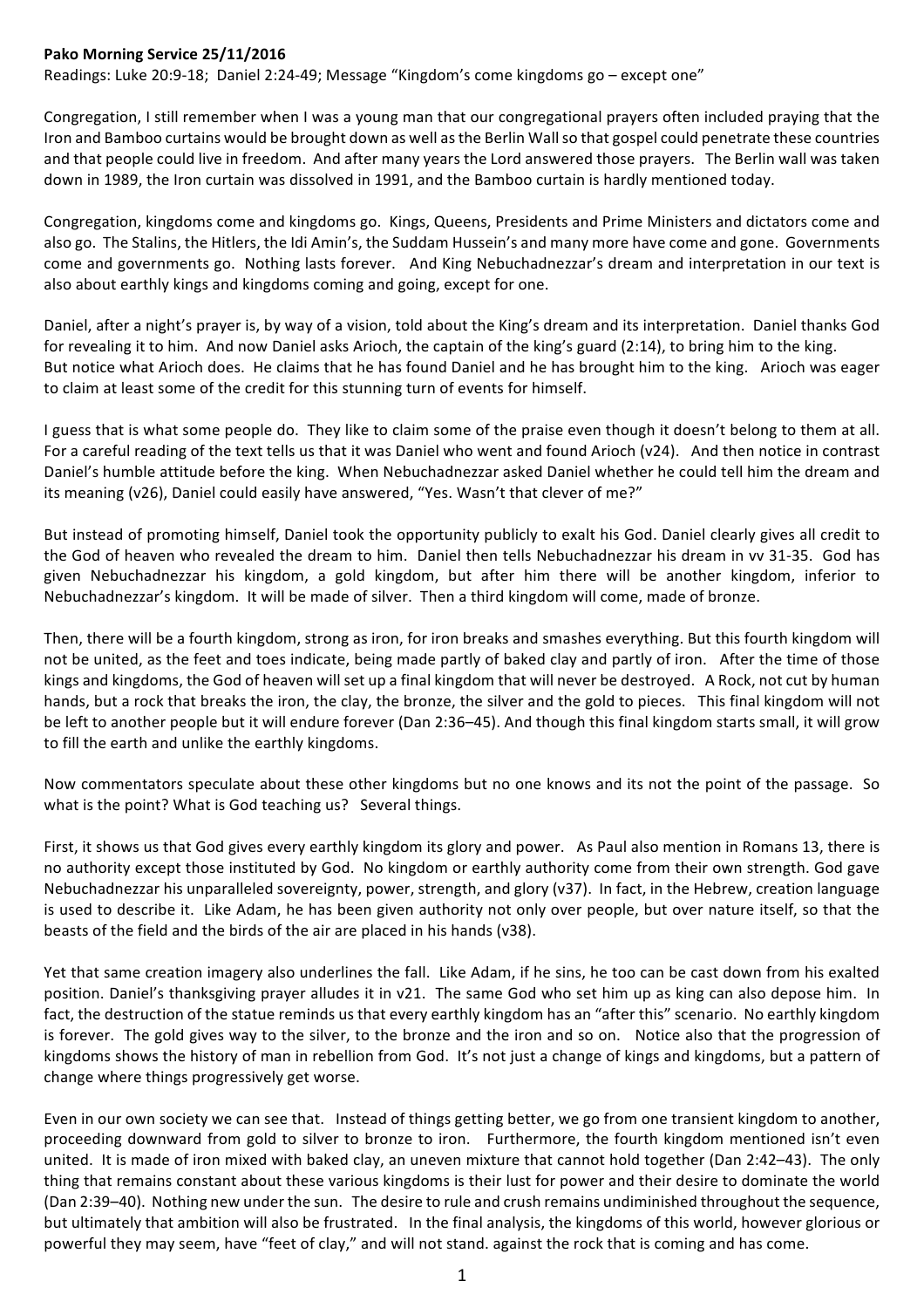In fact, the imagery of a single statue in the form of a man, says something about human history. The entire human endeavour, although sustained by God in the beginning with unparalleled glory and dominion, ends up in nothing but division and termination. The glory of Adam in Genesis 1–2 gives way to the fall and death and judgment of the flood in Genesis 6-9 and the chaos of life after Babel in Genesis 11. The blessing of the Promised Land and Kings from Ch 12 on ends up in exile.

Even in the modern ear, the great blessing of two world wars ending, as well several other wars since, and the removal of evil dictators and tyrants has brought the war of terrorism to our front doors that no one seems to be able to halt. And what about the kingdom of secularism and the moral decline we have seen over several years? Human history is not destined to end with a glorious bang but rather with an embarrassing decay of God's laws and standards.

Second point. The depiction of these changing and ultimately failing earthly kingdoms stands in stark contrast to what replaces them. The final word of history does not lie with a new and improved version of the statue of man. Rather, it lies with he gracious intervention of a loving creator God. Notice the imagery. A rock that is not carved by human hands will strike and demolish the statue and then grow to fill the earth (Dan 2:34–35). The rock in this picture is none other than Jesus Christ. As Jesus said to Peter after his confession, it's on this rock that that Jesus would build his church, his kingdom. 

Paul also reminds us of God's plan is to bring all things in heaven and earth together under one head, King Jesus (Eph. 1:9). This rock, although lacking in glory at the beginning, will grow through the power of God until it ultimately dominates the entire world.

Third point. Congregation, earthly kingdoms will come and go. This world and its constantly changing kingdoms are not what life is all about. This passage challenges us and forces us to ask the question, 'What is my focus, my priorities in this life? Am I investing all my time and energy and resources into an earthly kingdom that will ultimately fall, or do I invest and cling to the ultimate King and His kingdom? Yes, I know it is easy to become discouraged about the heavenly kingdom, after all the growth doesn't seem to be all that dynamic, and even our own growth in holiness isn't all that great. However, don't be tempted to despair.

In fact, when our earthly hopes and dreams are in tatters, and our lives are being crushed painfully under the ungodly rule of the kingdoms of this world, we need to remember that this world is not ultimate. In today's climate we can so easily despair when we see the rise of ungodly governments or when we consider the influence of secularism on our society. And the moral decline, and general immorality that we see being promoted with such things same sex marriage, the so called "safe schools programs" all cause us concern. But don't despair, this kingdom will pass too.

Or more personally, when we face sickness, isolation, and disability, even death itself, we need to remember that there is a kingdom that lasts beyond the grave. There is a time coming when the kingdom of this world will become the kingdom of our God and of his Christ (see Rev. 11:15). By the way, when we feel like the head of gold, we need to remember that there will be an "after this," also for us. Whether we are rich or poor, well known or just plain "John or Jane" there will come a day when all of our little triumphs and glories will lie in the dust and we will stand before the great Creator to give an account.

Point four. When that final day comes, what will count will not be whether we are gold or silver or bronze or even iron mixed with clay, but our standing on the Rock. In Luke 20 Jesus told the parable of the son of the vineyard owner whom the tenants rejected and killed. He then quoted Psalm 118, "The stone the builders rejected has become the capstone," and added, "Everyone who falls on that stone will be broken to pieces, but he on whom it falls will be crushed" (Luke 20:17–18). 

The last words in that prophecy come straight from Daniel 2:44–45, and by quoting them Jesus was identifying himself as Israel's Messiah, the stone which crushes all those who do not bow in submission to him. The kingdoms of this world advance by power and conquest, and glory in their strength. Luke 20 teaches us that the kingdom of God advances through suffering and death, a pattern in which Jesus' own death led the way.

By that death, he brings life to all who will come and bow down before him, receiving his salvation as a free gift that comes by faith. And yes, his kingdom starts out small, as Jesus pointed out in the parable of the mustard seed. Yet it grows into the mightiest of trees (Matt. 13:31–32). Sometimes earthly kingdoms are impressive. Trudy and I once went from Manly to Circular Quay on Sydney harbour. And to our surprise, one of America's aircraft carriers, the Kitty Hawk, was docked close by. It was massive and very impressive. What a powerful nation and kingdom.